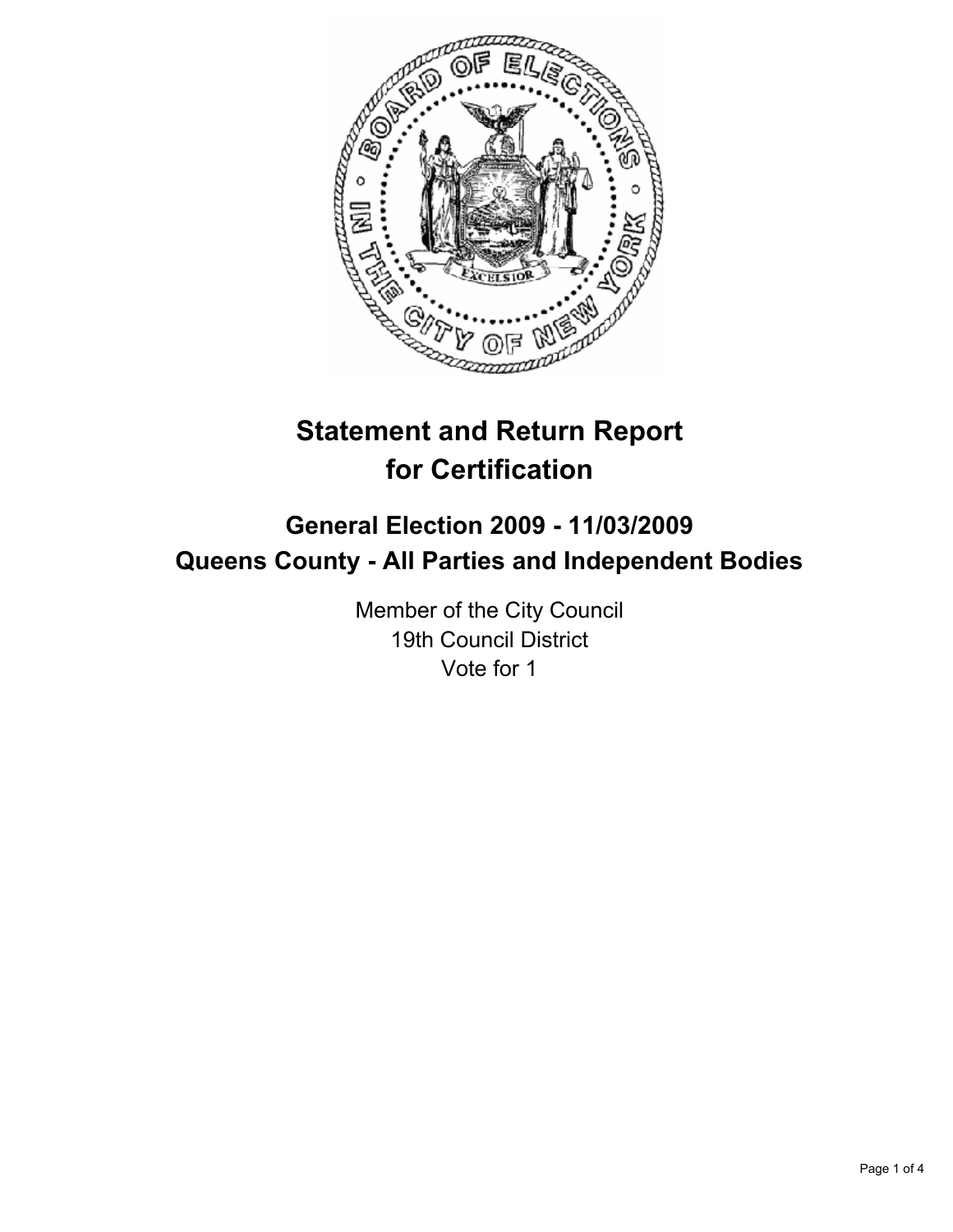

### **Assembly District 22**

| <b>PUBLIC COUNTER</b>                            | 71 |
|--------------------------------------------------|----|
| <b>EMERGENCY</b>                                 | 0  |
| ABSENTEE/MILITARY                                | 1  |
| AFFIDAVIT                                        | 0  |
| <b>Total Ballots</b>                             | 72 |
| <b>KEVIN D KIM (DEMOCRATIC)</b>                  | 39 |
| DANIEL J HALLORAN III (REPUBLICAN)               | 17 |
| DANIEL J HALLORAN III (INDEPENDENCE/LIBERTARIAN) | 3  |
| DANIEL J HALLORAN III (CONSERVATIVE)             | 3  |
| KEVIN D KIM (WORKING FAMILIES)                   | 5  |
| <b>Total Votes</b>                               | 67 |
| Unrecorded                                       | 5  |

**Assembly District 24**

| 1,732 |
|-------|
| 0     |
| 37    |
| 6     |
| 1,775 |
| 730   |
| 689   |
| 87    |
| 76    |
| 43    |
| 1,625 |
| 150   |
|       |

#### **Assembly District 25**

| <b>PUBLIC COUNTER</b>                            | 3,720 |
|--------------------------------------------------|-------|
| <b>EMERGENCY</b>                                 | 15    |
| ABSENTEE/MILITARY                                | 67    |
| <b>AFFIDAVIT</b>                                 | 28    |
| <b>Total Ballots</b>                             | 3,830 |
| <b>KEVIN D KIM (DEMOCRATIC)</b>                  | 1,400 |
| DANIEL J HALLORAN III (REPUBLICAN)               | 1,599 |
| DANIEL J HALLORAN III (INDEPENDENCE/LIBERTARIAN) | 185   |
| DANIEL J HALLORAN III (CONSERVATIVE)             | 204   |
| KEVIN D KIM (WORKING FAMILIES)                   | 98    |
| <b>Total Votes</b>                               | 3,486 |
| Unrecorded                                       | 344   |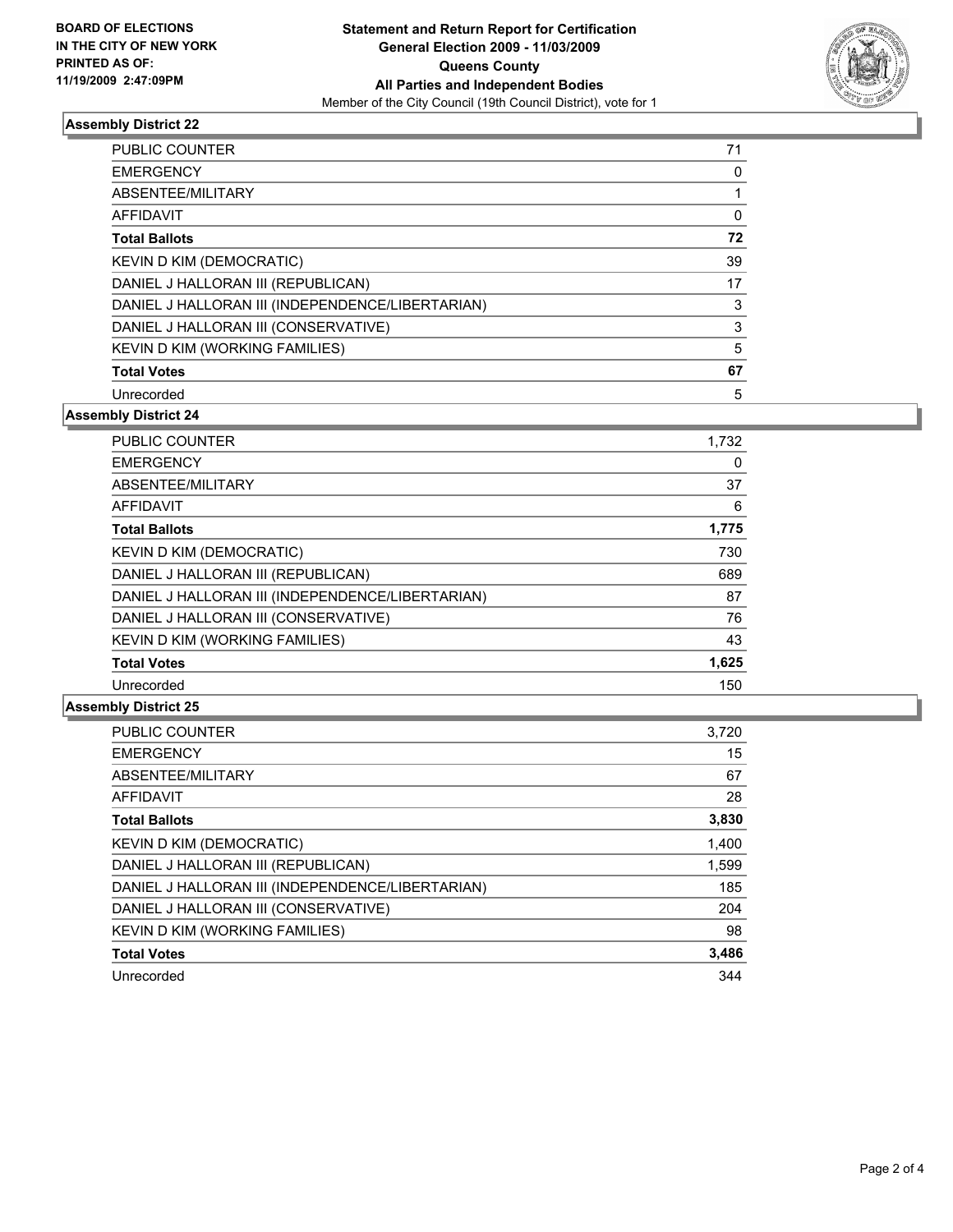

### **Assembly District 26**

| <b>PUBLIC COUNTER</b>                            | 21,710 |
|--------------------------------------------------|--------|
| <b>EMERGENCY</b>                                 | 0      |
| ABSENTEE/MILITARY                                | 560    |
| <b>AFFIDAVIT</b>                                 | 138    |
| <b>Total Ballots</b>                             | 22,408 |
| <b>KEVIN D KIM (DEMOCRATIC)</b>                  | 9,670  |
| DANIEL J HALLORAN III (REPUBLICAN)               | 8,429  |
| DANIEL J HALLORAN III (INDEPENDENCE/LIBERTARIAN) | 839    |
| DANIEL J HALLORAN III (CONSERVATIVE)             | 979    |
| KEVIN D KIM (WORKING FAMILIES)                   | 514    |
| <b>Total Votes</b>                               | 20,431 |
| Unrecorded                                       | 1.977  |

#### **Assembly District 27**

| <b>PUBLIC COUNTER</b>                            | 2,926 |
|--------------------------------------------------|-------|
| <b>EMERGENCY</b>                                 | 37    |
| ABSENTEE/MILITARY                                | 63    |
| AFFIDAVIT                                        | 42    |
| <b>Total Ballots</b>                             | 3,068 |
| <b>KEVIN D KIM (DEMOCRATIC)</b>                  | 1,100 |
| DANIEL J HALLORAN III (REPUBLICAN)               | 1,164 |
| DANIEL J HALLORAN III (INDEPENDENCE/LIBERTARIAN) | 138   |
| DANIEL J HALLORAN III (CONSERVATIVE)             | 136   |
| KEVIN D KIM (WORKING FAMILIES)                   | 68    |
| FRANCIS S FERRAZZ (WRITE-IN)                     | 1     |
| <b>Total Votes</b>                               | 2,607 |
| Unrecorded                                       | 461   |